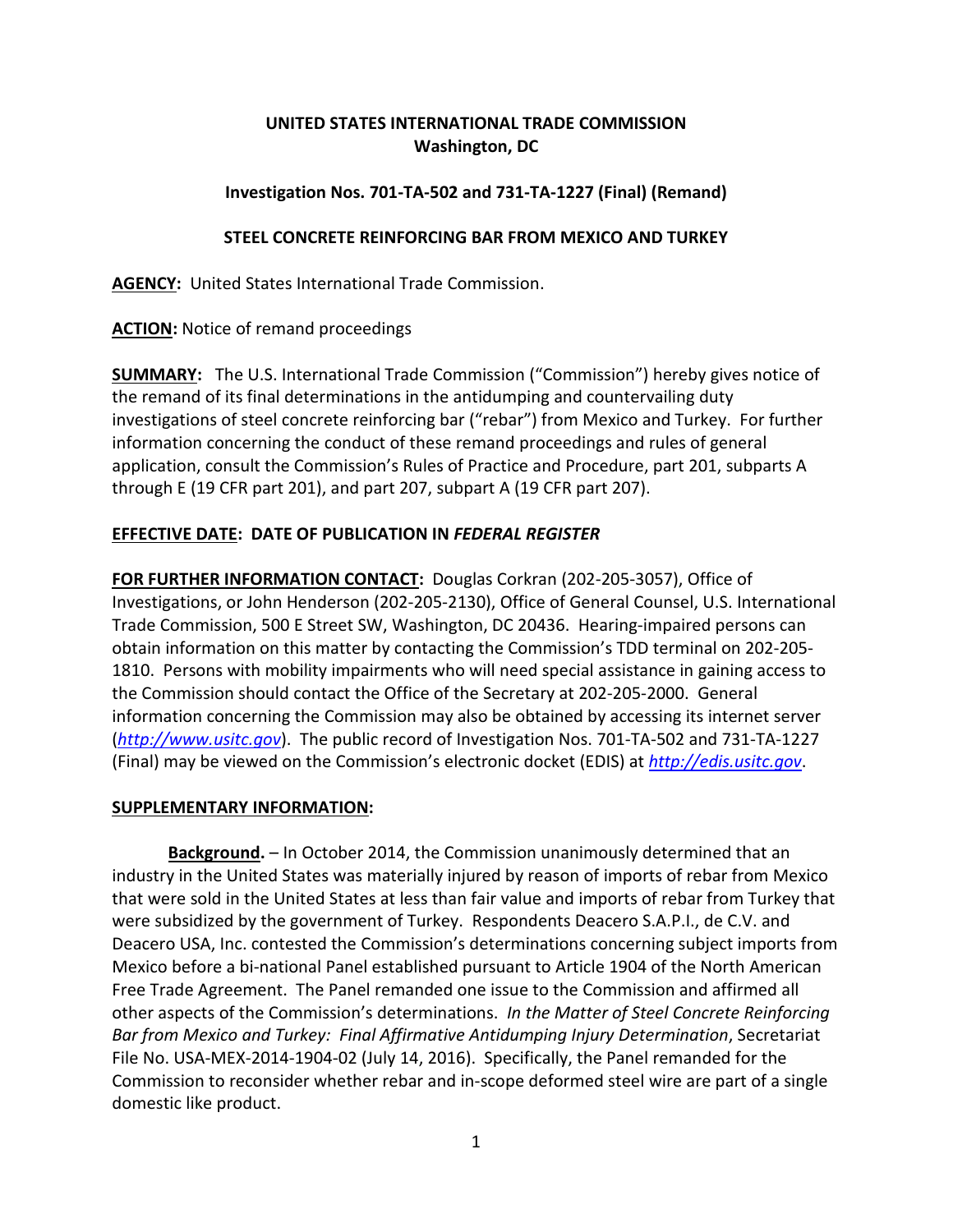**Participation in the proceeding.** – Only those persons who were interested parties that participated in the investigations (*i.e.*, persons listed on the Commission Secretary's service list) may participate in the remand proceedings. Such persons need not make any additional notice of appearances or applications with the Commission to participate in the remand proceedings, unless they are adding new individuals to the list of persons entitled to receive business proprietary information ("BPI") under administrative protective order ("APO"). BPI referred to during the remand proceedings will be governed, as appropriate, by the APO issued in the investigations. The Secretary will maintain a service list containing the names and addresses of all persons or their representatives who are parties to the remand proceedings, and the Secretary will maintain a separate list of those authorized to receive BPI under the APO during the remand proceedings.

**Written Submissions***. –* The Commission is not reopening the record and will not accept the submission of new factual information for the record. The Commission will permit the parties to file comments concerning how the Commission could best comply with the Panel's remand instructions.

The comments must be based solely on the information in the Commission's record. The Commission will reject submissions containing additional factual information or arguments pertaining to issues other than the specific one on which the Panel has remanded this matter. The deadline for filing comments is September 13, 2016. Comments shall be limited to no more than fifteen (15) double-spaced and single-sided pages of textual material.

Parties are advised to consult with the Commission's Rules of Practice and Procedure, part 201, subparts A through E (19 C.F.R. part 201), and part 207, subpart A (19 C.F.R. part 207) for provisions of general applicability concerning written submissions to the Commission. All written submissions must conform with the provisions of section 201.8 of the Commission's rules; any submissions that contain BPI must also conform with the requirements of sections 201.6, 207.3, and 207.7 of the Commission's rules. The Commission's *Handbook on E-Filing*, available on the Commission's website at *[http://edis.usitc.gov](http://edis.usitc.gov/)*, elaborates upon the Commission's rules with respect to electronic filing.

Additional written submissions to the Commission, including requests pursuant to section 201.12 of the Commission's rules, shall not be accepted unless good cause is shown for accepting such submissions or unless the submission is pursuant to a specific request by a Commissioner or Commission staff.

In accordance with sections 201.16(c) and 207.3 of the Commission's rules, each document filed by a party to the investigation must be served on all other parties to the investigation (as identified by either the public or BPI service list), and a certificate of service must be timely filed. The Secretary will not accept a document for filing without a certificate of service.